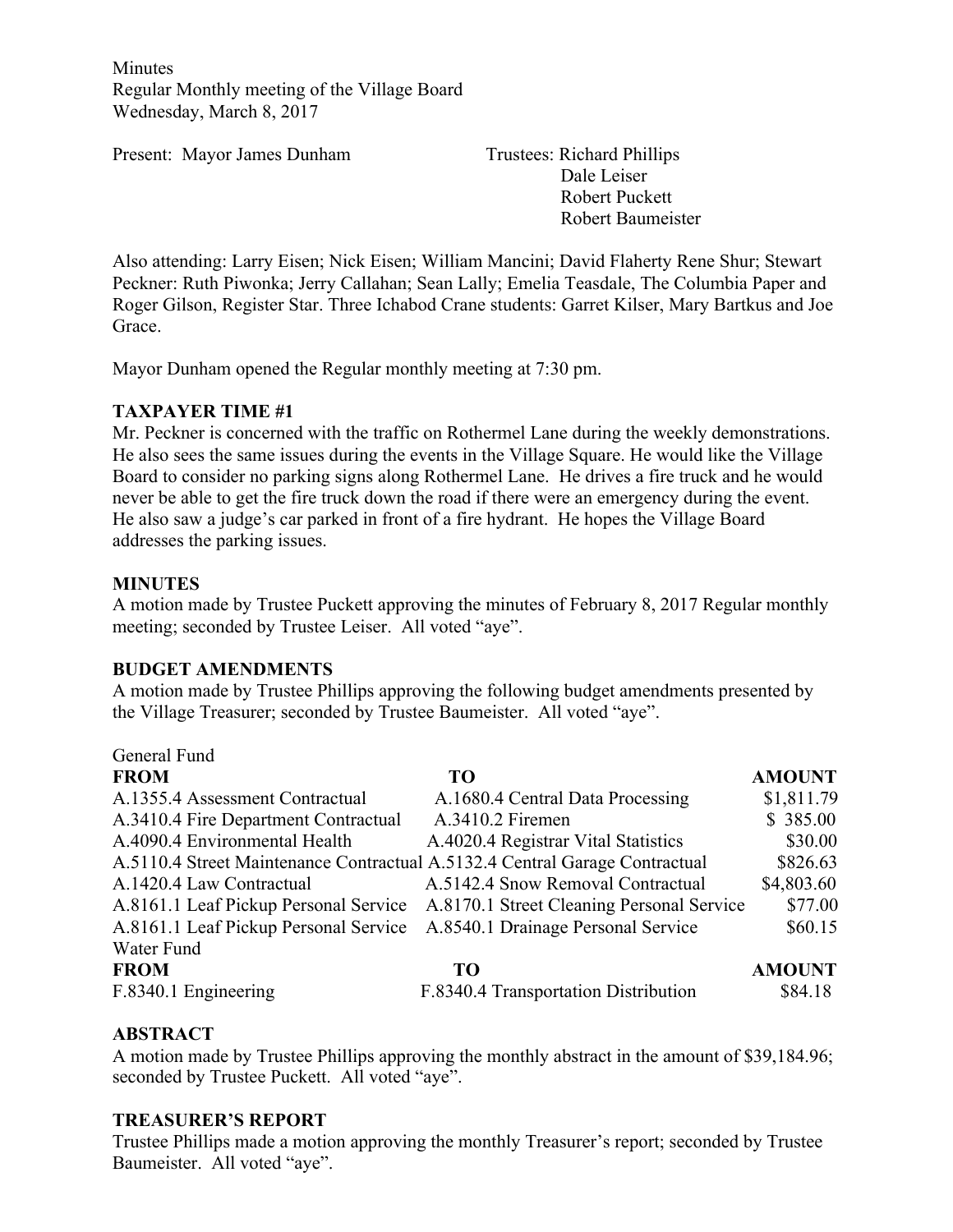## **FIRE DEPARTMENT**

Larry Eisen reported 3 calls, 2 Drills and 0 Detail. The monthly fire incident report was received with the Officer's meeting minutes.

Larry received MSDS sheets from Glenn Smith concerning the chemicals stored at the CaroVail site across the street from the fire house. The MSDS sheets list what is in the chemical, what happens if they burn and how to fight it if it burns. There are 12 listed chemicals and the fire department is concerned with the chemicals getting into the village water supply. The firemen's first objective is to protect the village's waters supply.

Trustee Leiser stated the village continually tests the village water to confirm the water is safe.

Larry invited the Village Board to the installation dinner at Kozel's Restaurant on April 8th at 6pm.

## **DPW**

Dave was unable to attend the meeting, no repot was given.

Highway Garage**-** the building of the garage itself is finished. The village is waiting on a response from Tyco concerning their insurance provisions listed in their contract. Trustee Leiser requested a list of equipment to be replaced from Dave Booth. The equipment needs to be purchased no later than 2 years from the date of the fire.

Wells- No. 1 & 3 is scheduled to be cleaned by Smith Well Drilling tomorrow. The water tower is 33 years old and the last dry inspection was completed in 2014. Trustee Leiser will schedule the dry inspection and cleaning of the antinodes this summer.

William Street Design- There has been requirement changes to the accessibility standards of a sidewalk. A 4 ft sidewalk is required; a right of way will need to be purchased from the residents who have light poles to allow the 4 ft. sidewalk. Mayor Dunham received an updated quote of \$50,000 from Hudson Valley Engineering. This quote does not include the purchase of the right away.

#### **CODE ENFORCEMENT OFFICER**

The CEO/ZEO's monthly report was received with \$892.50 fees collected. Glenn is in training this week for his annual Code Enforcement training classes.

#### **TRAFFIC CALMING STUDY**

The committee will meet next week with Parsons Brinkerhoff to receive their final recommendations to reduce the speed of the vehicles. Mayor Dunham noted removable speed bumps and an electronic speed sign maybe the best recommendations.

Rt.9 The Village Board is considering requesting the speed along Rt. 9 to be reduced to 30 miles an hour.

# **CLIMATE SMART COMMUNITIES**

Mr. Mancini gave each member of the village board information on the Clean Energy Communities Program supported by NYSERDA. He also handed out a sample resolution for the board and village attorney to review. The program requirements would be for the village to adopt the resolution and if the village was to complete four components the village may apply for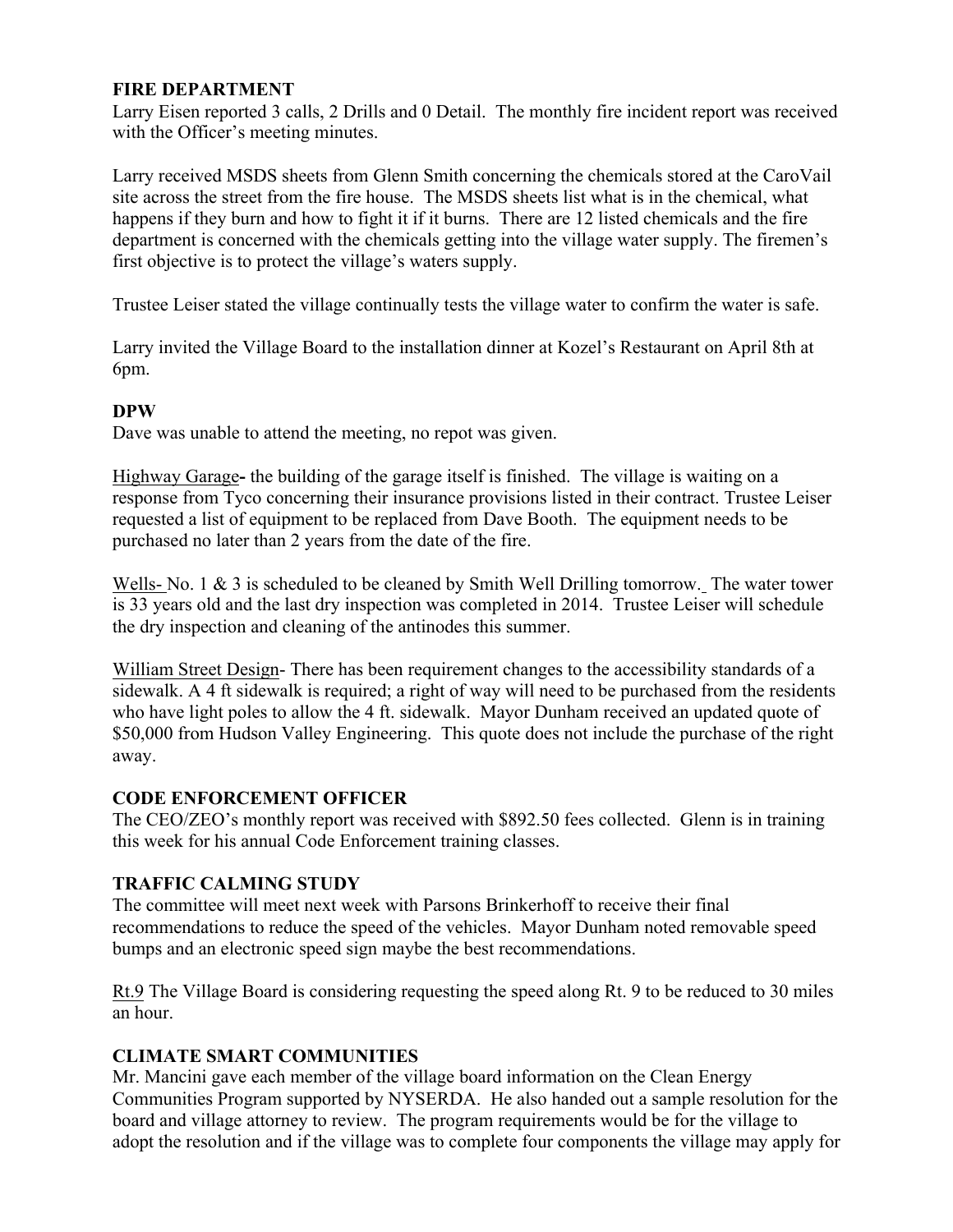grant funds up to \$100,000. The committee is requesting the village board consider the Clean Energy Small Communities program.

## **INSURANCE**

DPW Cost for Fire-Trustee Phillips, Mayor Dunham, Gary Van Allen, Matt Sherman and Nicole met to discuss and review the engineering and construction invoices for the new DPW garage. Mr. Sherman will request the remaining funds for the DPW garage and will reimburse the village for all of the engineering expenses incurred.

Fire alarm-Mayor Dunham requested the Village Attorney and Gary Van Allen review the contract and insurance requirements with Simplex Grinnell. They sent their concerns with the terms and insurance requirements to Trustee Puckett and Mayor Dunham. Trustee Puckett requested Simplex consider the village's amendments to the contract. He has not heard back from them. If, they do not want to amend their contract Trustee Puckett feels the village should approve the  $2<sup>nd</sup>$  quote received.

## **MASS GATHERING CONTROL**

At this time the village board is not going to implement any new laws for mass gathering. The board feels the village will handle the demonstrations as we are. The use of barricades and cones at the entrance of the one way street to stop the traffic from entering the village square and informing the state police and sheriff's office to be available if need be.

# **SCHEDULE BUDGET MEETINGS**

Mayor Dunham scheduled the first budget meeting for March  $23<sup>rd</sup>$  at 6:00 pm and the annual Organizational meeting for Monday, April  $3<sup>rd</sup>$  at 6:00 pm.

## **ZONING BOARD**

No monthly meeting was held.

#### **PLANNING BOARD**

Minutes of the January 5, 2017 were received.

Mark Browne is requesting to attend a one day training class at the Saratoga Hilton for \$155.00. A motion made by Mayor Dunham approving Mr. Browne to attend the one day training; seconded by Trustee Baumeister. All voted "aye".

Solar Panel Regulations- Are still being worked on.

Sandwich Board Sign Regulations- Mr. Flaherty stated the Planning Board feels the sandwich board signs will help the business and the village prosper. The request of signs can be added to the site plan review. Regulations of the size, style and appearance of the sign can be viewed as part of the site plan approval process.

# **HISTORIC PRESERVATION COMMISSION**

Minutes of September 15, 2016 were received.

The commission is working on their comments for the solar panel regulations.

# **ECONOMIC DEVELOPMENT DIRECTOR**

The EDC Director's monthly report was received. Renee noted there a four projects that are ongoing on at this time to make note of.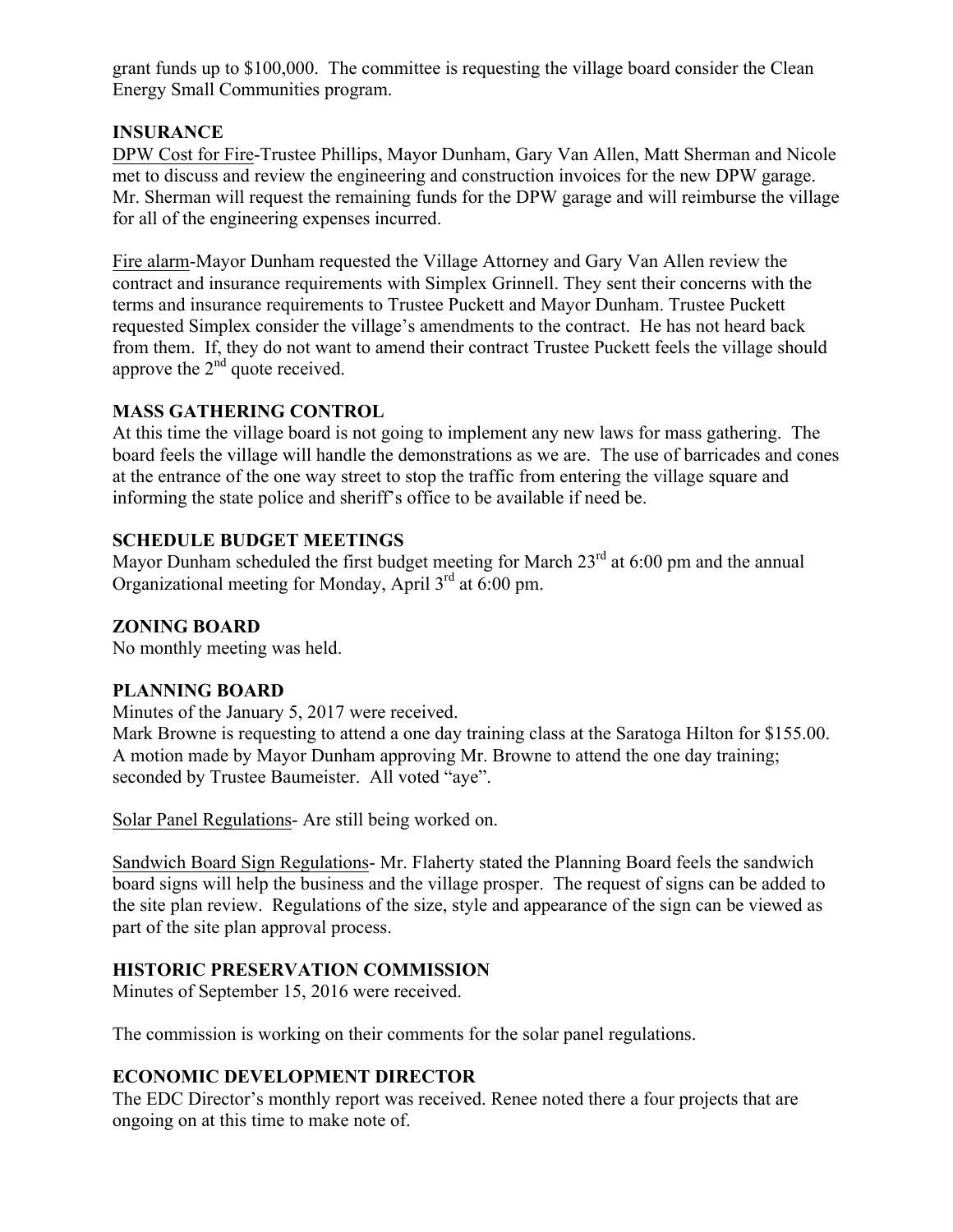Kinderhook Creek Access- The village is waiting to hear if the legislation designating the Kinderhook Creek as a NYS inland waterway has passed. When it does Municipalities along the creek may apply for grants to create things like kayak launches and trails along the creek.

Lighting Study-During the climate smart imitative if the village completes 4 of the tasks required and accepted the village can be eligible for non-matching grant funds from \$50,000-\$100,000. It is not certain but the historic style lighting for the village parking lot and village square maybe allowed for the grant funds.

Hudson River Valley National Heritage -A grant was written to work with Lindenwald, the Historic Society and the village to create a rack card: Native Son, Martin Van Buren and Kinderhook. This will allow the purchase of a rack and to create a map related to the life of President Martin Van Buren. The award will be announced on March 22, 2017.

Monarch Butterfly Garden at Mills Park- René wanted to thank Trustee Leiser for making contact with Samascott's Orchard for the tilling of the 5,000 square foot monarch garden.

# **KINDERHOOK AFRICAN –AMERICAN CEMETERY**

The village received the sign for the Persons of color cemetery designed by Rich Kraham. The sign has written text about the persons buried in the cemetery. The village also received the NYS blue and vellow sign marking a historic area. A ceremony is scheduled for May  $13<sup>th</sup>$  at 11:00 am.

# **CAPITAL PROJECT PLANNING**

The village board will prioritize their requested projects to be reviewed during budget time.

# **VILLAGE HALL**

Elevator/lift-Rene stated it is very important to have a telephone and an alarm system in the elevator. As she is trying to advertise the space for rentals she feels this is an important piece to have the elevator in working condition to better sell the rental space. Trustee Puckett spoke with the elevator company. The company said if the elevator was visible by the public and the building is occupied 24 hours a telephone would be required. This is not the case with ours. To install a telephone was estimated at \$2,500. Trustee Puckett feels at this time the village should require more than one person present when the lift will be in use. He received an estimate of \$20,000 for a new lift that would come with a backup power. He feels the village should consider installing the telephone.

Village hall  $2<sup>nd</sup>$  fl /Found toilet-the village was having a foul odor throughout the first and second floor on and off for several weeks. A toilet that was not completely unconnected was found in the second floor behind the closet to the right of the stage. The toilet was removed and capped off to prevent the toilet from being a vent.

There was discussion to remove the closet to the right of the stage and move the electrical panel to the back wall. An estimate of \$1,950.00 form Sheriff Electric was received for budget purposes. Stairs would be installed identical to the left side of the stage. Trustee Puckett feels the purpose for the electrical panel to be installed behind the closet was for the person who would change the lighting during a play could do so without being seen.

He requested the DPW install two new toilets upstairs, and was requested to purchase and install new ceiling tiles for the State Troopers office. He also ordered a new light fixture to attach to the fan in the village clerk's office to help with the lighting in the office. The State Troopers emblems above the outside entrance of their door were installed.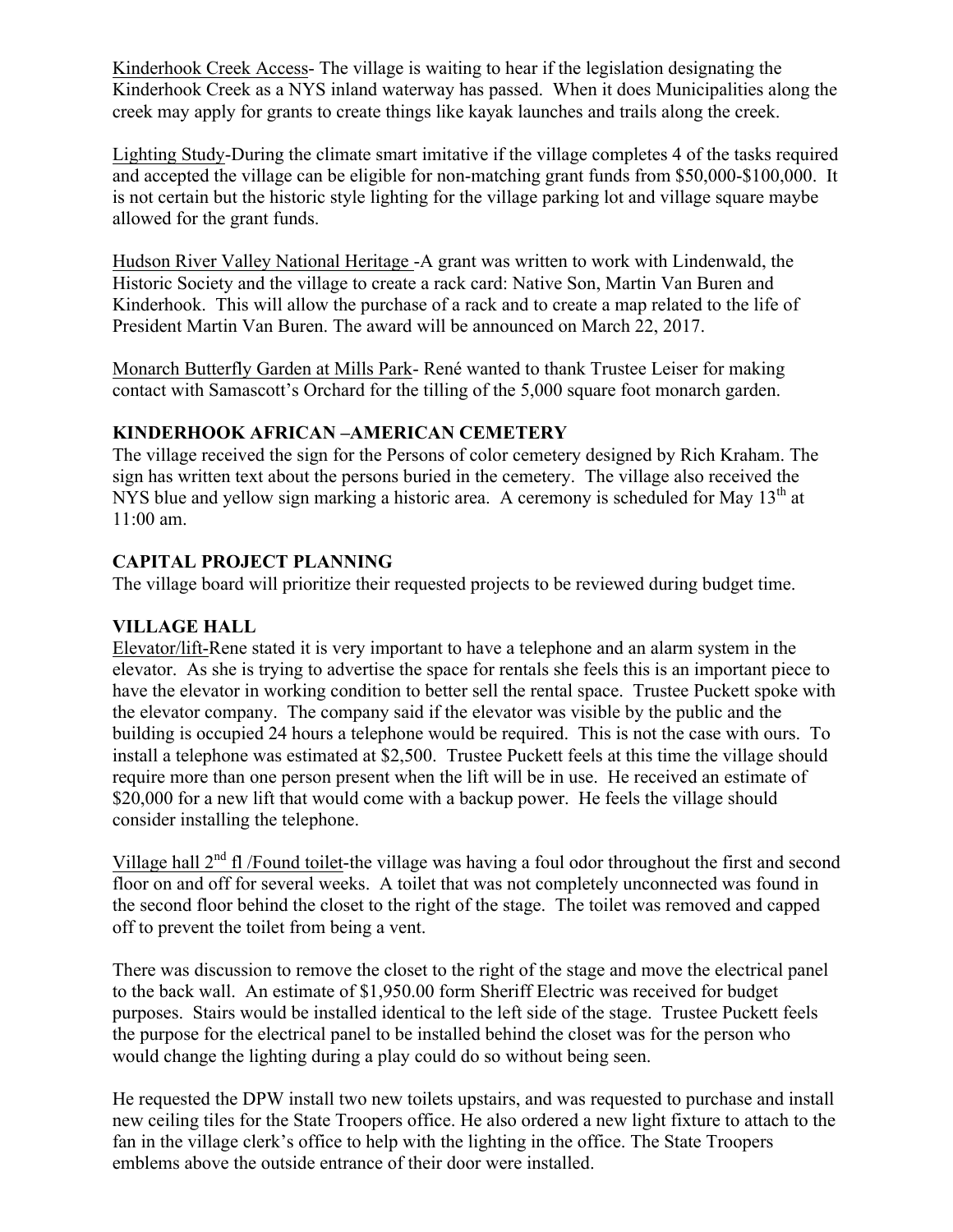Cupola-the weather has not allowed Trustee Puckett to go on the roof to take pictures of the cupola.

#### **UNPAID WATER AND SEWER BILLS**

The water and sewer bill will be going out April 1, 2017.

#### **WASTEWATER COLLECTION PROJECT**

Mayor Dunham stated there is a siphoning issue on the system. A quote from Emmons pump to install a siphoning valve for \$3,694 was received. A motion made by Trustee Baumeister to purchase the siphon valve; seconded by Trustee Phillips. All voted "aye". The village is waiting on the reimbursement for the original meter installed.

#### **Resolution Establishing a Sewer Inspection and connection Fee schedule:**

Establishing a Sewer Inspection and Connection Fee Schedule.

At a regular meeting of the Village Board of the Village of Kinderhook, Columbia County,

New York, duly held on the 8<sup>th</sup> day of March, 2017 at the Village Hall, 6 Chatham Street,

Kinderhook, New York, the following Resolution was proposed and seconded:

Resolution by: Mayor James Dunham;

Seconded by: Trustee Puckett.

**WHEREAS**, pursuant to the Village of Kinderhook Code Chapter 126 SEWERS section 126-4(B)the Village Board may set and charge a permit, inspection and hook-up fee in an amount to be set by the Village Board for residential or commercial building sewer permits that shall be paid to the Village at the time the application is filed. The Village Board shall set such fee by resolution from time to time. The Village of Kinderhook fee shall include the Village of Valatie permit, inspection and hookup fees plus the Village of Kinderhook permit, inspection and hookup fees.

**NOW, THEREFORE, BE IT RESOLVED** by the Mayor and Trustees of the Village of Kinderhook adopt the Village of Kinderhook Sewer Inspection, Permit and Connection Fee Schedule as attached hereto and made part hereof as Exhibit "A".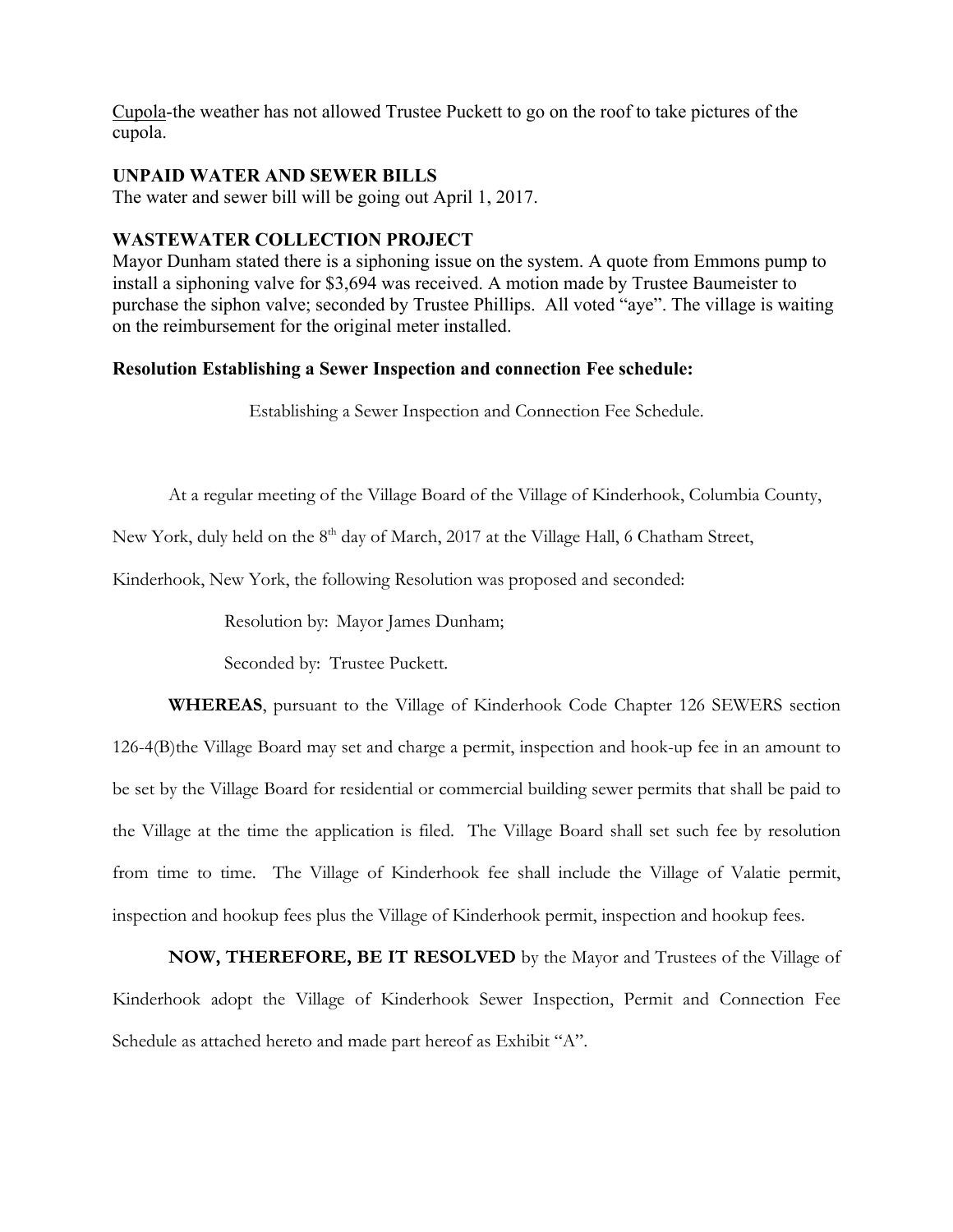Upon question of the foregoing Resolution, the following Board members voted "Aye" in favor of the Resolution:

> Mayor James Dunham; Trustee Richard Phillips; Trustee Dale Leiser; Trustee Robert Puckett; and Trustee Robert Baumeister.

The following Board members voted "No" in opposition

thereto:

 $\therefore$  and  $\therefore$  and  $\therefore$  and  $\therefore$  and  $\therefore$  and  $\therefore$ 

The Resolution having been approved by a majority of the Village Board, the same was declared duly adopted by the Mayor of the Village of Kinderhook.

\_\_\_\_\_\_\_\_\_\_\_\_\_\_\_\_\_\_\_\_\_\_\_\_\_\_\_\_\_\_\_\_\_\_\_\_\_\_\_\_\_.

Dated: March 8, 2017

Nicole H. Heeder, Village Clerk Village of Kinderhook

#### **MILLS PARK**

Mayor Dunham received two verbal quotes one from John Riley and one from Matt Signs. Matt Signs was \$100.00 cheaper. Mayor Dunham stated Mr. Riley had done the sign at the parking lot and he requested to have Mr. Riley complete the proposed signs to keep the signs consistent in the village. Trustee Baumeister stated we could ask Mr. Riley to match the quote.